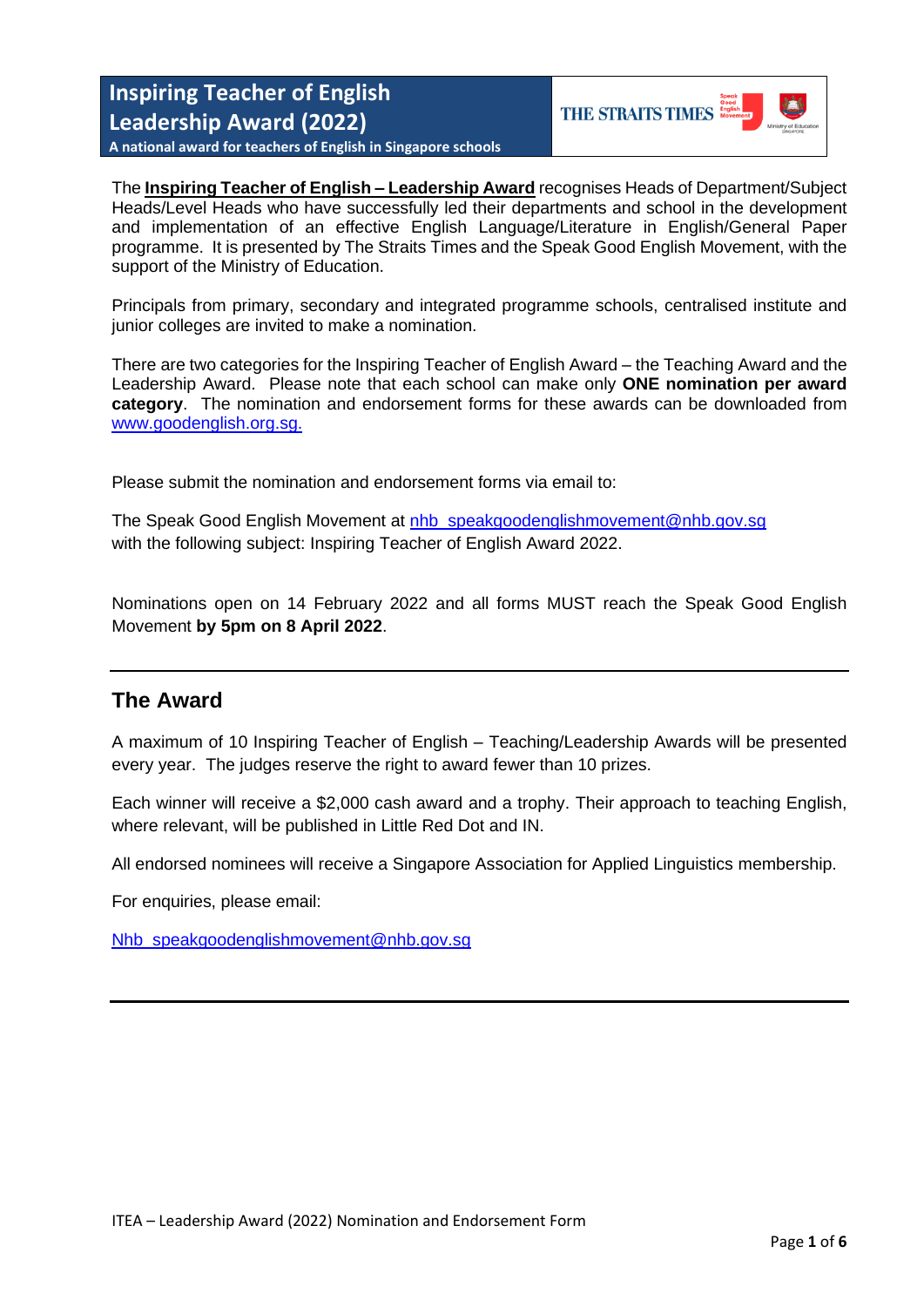

**A national award for teachers of English in Singapore schools**

## **Eligibility of Nominee**

- 1. The nominee must have been with the school for **two** years or more and be in service at the time of award.
- 2. The nominee should have led school-based programmes for English Language/Literature in English/General Paper for **at least two years** in the school in the capacity of Head of Department (HOD), Subject Head (SH) or Level Head (LH) of English Language/Literature in English/General Paper.
- 3. The nominee should have:
	- communicated a shared vision for quality teaching and learning that reflects a strong understanding of the organisational culture and the learning needs of staff and students;
	- planned an English Language/Literature in English/General Paper programme based on the requirements of the relevant national syllabuses to meet the readiness, interests and learning profiles of students of the school;
	- effectively implemented the school-based instructional programme (including enrichment and/or remedial programmes); and
	- developed the teaching competencies of teachers of English so that they are better able to enact their school-based instructional programmes.
- 4. An HOD/SH/LH who was previously nominated can be nominated again after a lapse of **one** year. For example, if a HOD/SH/LH was nominated in 2020, re-nomination can be made in 2022.
- 5. The principal must support the nomination with an endorsement form for the nominee to be eligible.

### **Selection Process**

#### **Part ONE:** Submission of nominee's 2-part write-up and principal's endorsement

#### **Part TWO:** Interviews for Shortlisted Nominees

Shortlisted nominees will submit their department plans/schemes of work to MOE HQ, prior to the interviews in July/August 2022.

#### **Part THREE:** Announcement of Winners

Winners will be announced in October 2022.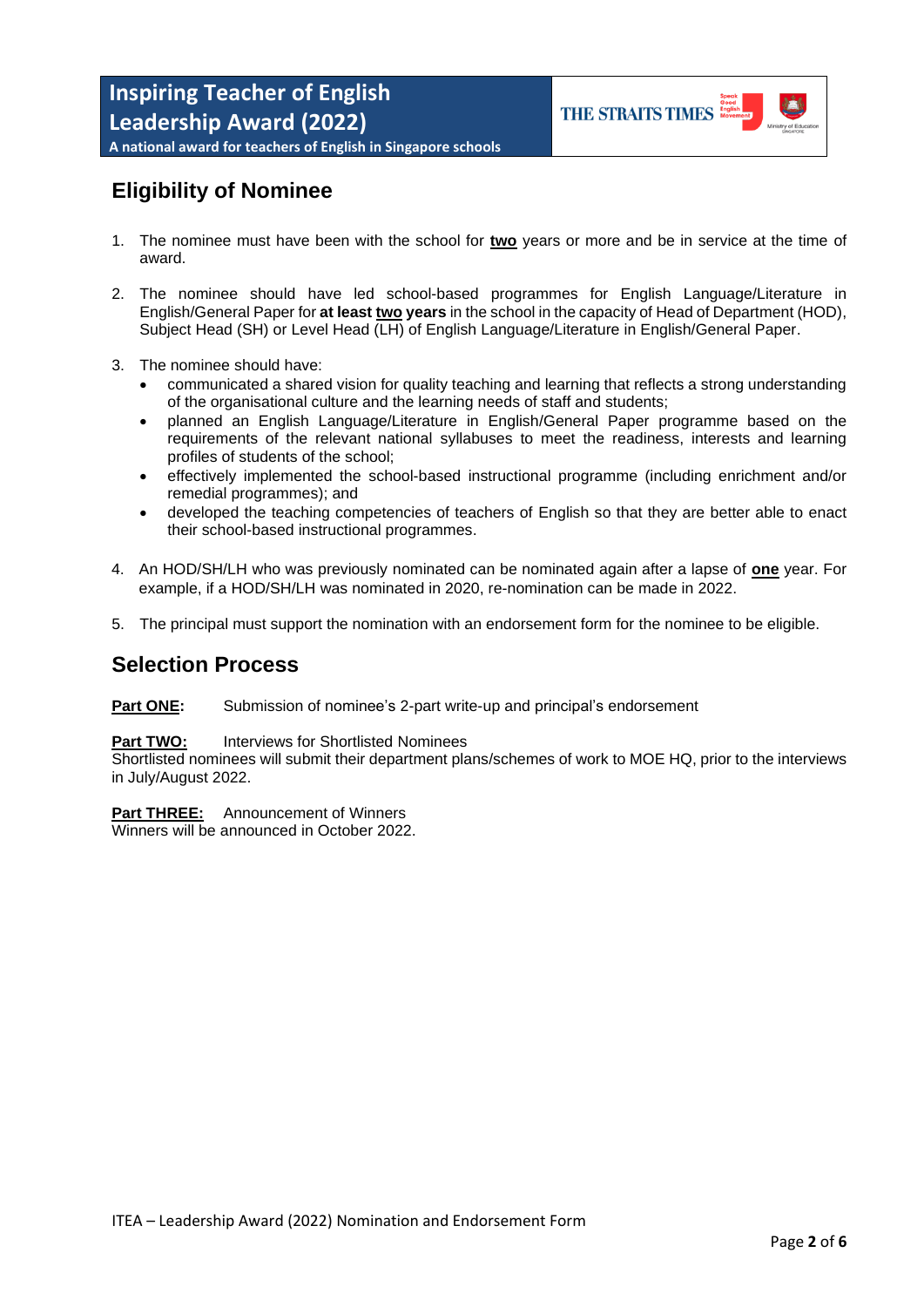

## **NOMINATION FORM**

*To be filled in by the nominee*

| Name:                                                     | Dr / Mr / Ms / Mrs / Mdm<br>Salutation        |          |               |          |  |  |
|-----------------------------------------------------------|-----------------------------------------------|----------|---------------|----------|--|--|
|                                                           | Name as                                       |          |               |          |  |  |
|                                                           | in NRIC:                                      |          |               |          |  |  |
| <b>Partial NRIC Number:</b>                               |                                               |          |               |          |  |  |
| Provide last 4 characters,                                |                                               |          |               |          |  |  |
| e.g. 123A                                                 |                                               |          |               |          |  |  |
| Age:                                                      |                                               |          |               |          |  |  |
| Designation:                                              |                                               |          |               |          |  |  |
| (English Language/Literature in<br>English/General Paper) |                                               |          |               |          |  |  |
| School:                                                   |                                               |          | Department:   |          |  |  |
|                                                           |                                               |          |               |          |  |  |
| Telephone:                                                |                                               | (Mobile) |               | (Office) |  |  |
|                                                           |                                               |          |               |          |  |  |
| <b>Email Address:</b>                                     |                                               |          |               |          |  |  |
| Number of Years of                                        | In current school:                            |          | As HOD/SH/LH: |          |  |  |
| <b>Teaching Experience</b>                                |                                               |          |               |          |  |  |
|                                                           |                                               |          |               |          |  |  |
|                                                           | Total number of years of teaching experience: |          |               |          |  |  |
|                                                           |                                               |          |               |          |  |  |
|                                                           |                                               |          |               |          |  |  |
| Have you been                                             |                                               |          |               |          |  |  |
| nominated for ITEA                                        | No, this is the first time.                   |          |               |          |  |  |
| previously?                                               |                                               |          |               |          |  |  |
|                                                           |                                               |          |               |          |  |  |
|                                                           | Yes, I was last nominated in [state year(s)]: |          |               |          |  |  |
| Signature:                                                |                                               |          |               |          |  |  |
|                                                           |                                               |          |               |          |  |  |
|                                                           |                                               |          |               |          |  |  |
| Date:                                                     |                                               |          |               |          |  |  |
|                                                           |                                               |          |               |          |  |  |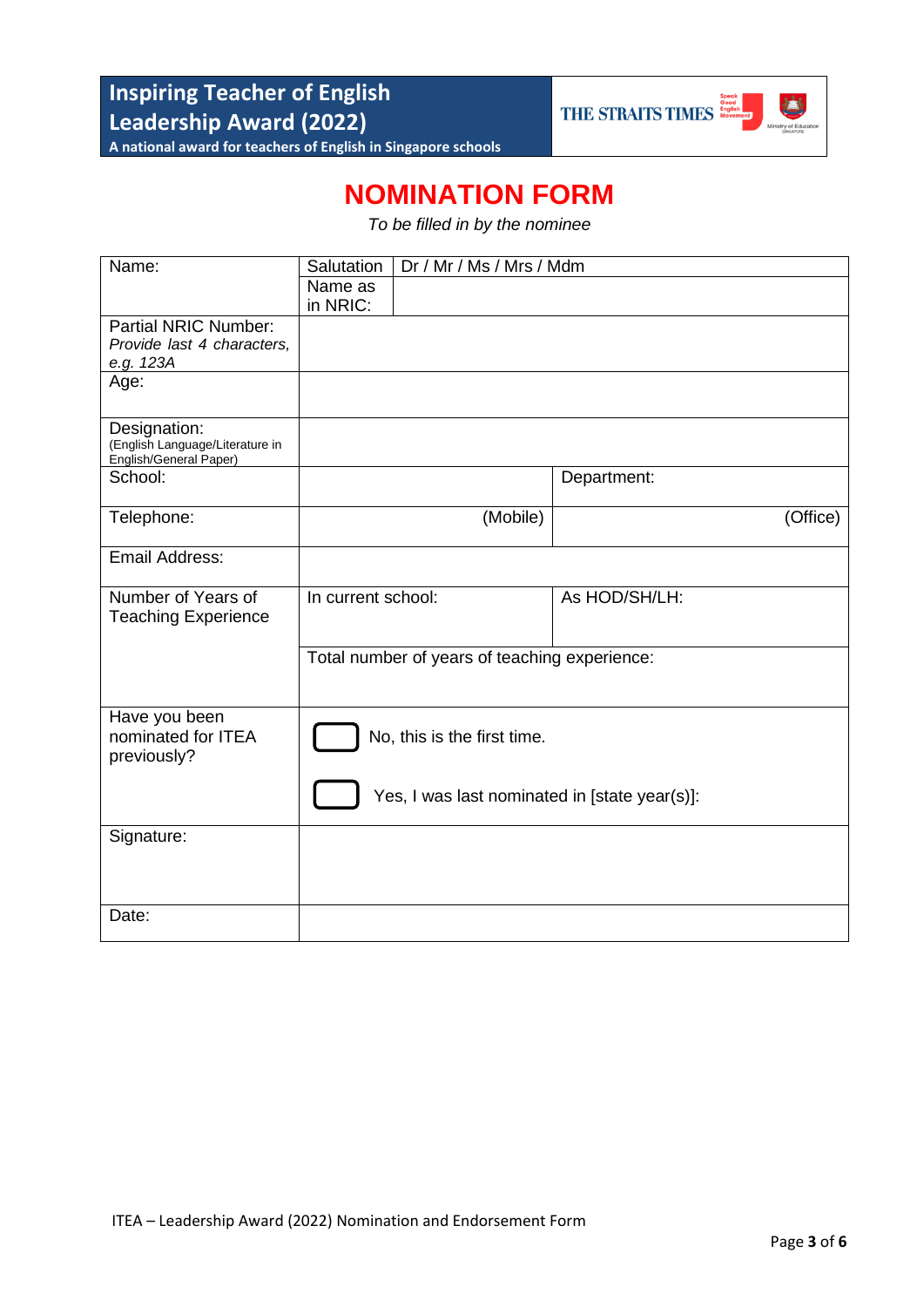

**A national award for teachers of English in Singapore schools**

- a) In no more than 500 words, describe the English Language/Literature in English/General Paper programme(s) you have led in your school. Please adhere strictly to the word limit. Give details of how you:
	- led the planning, implementation and review of the programme(s) in the department; and
	- developed the teaching competencies of teachers of English so that they are better able to enact their school-based instructional programmes

This section requires a typewritten response.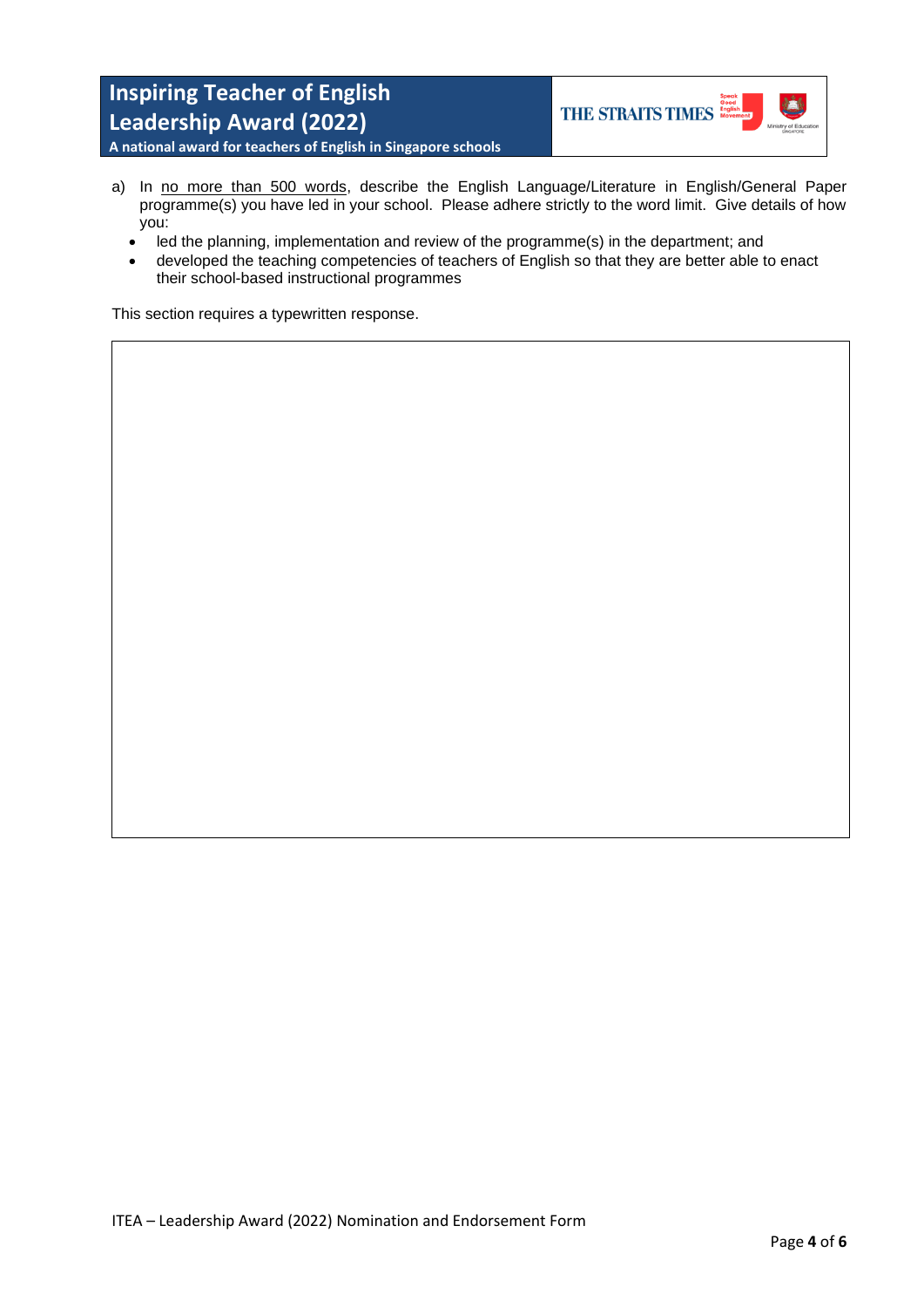

**A national award for teachers of English in Singapore schools**

b) In no more than 300 words, describe 2-3 effective teaching approaches for the English Language/Literature in English/General Paper to be taught effectively and how you would promote these approaches to fellow teachers, should you win the award.

This section requires a typewritten response.